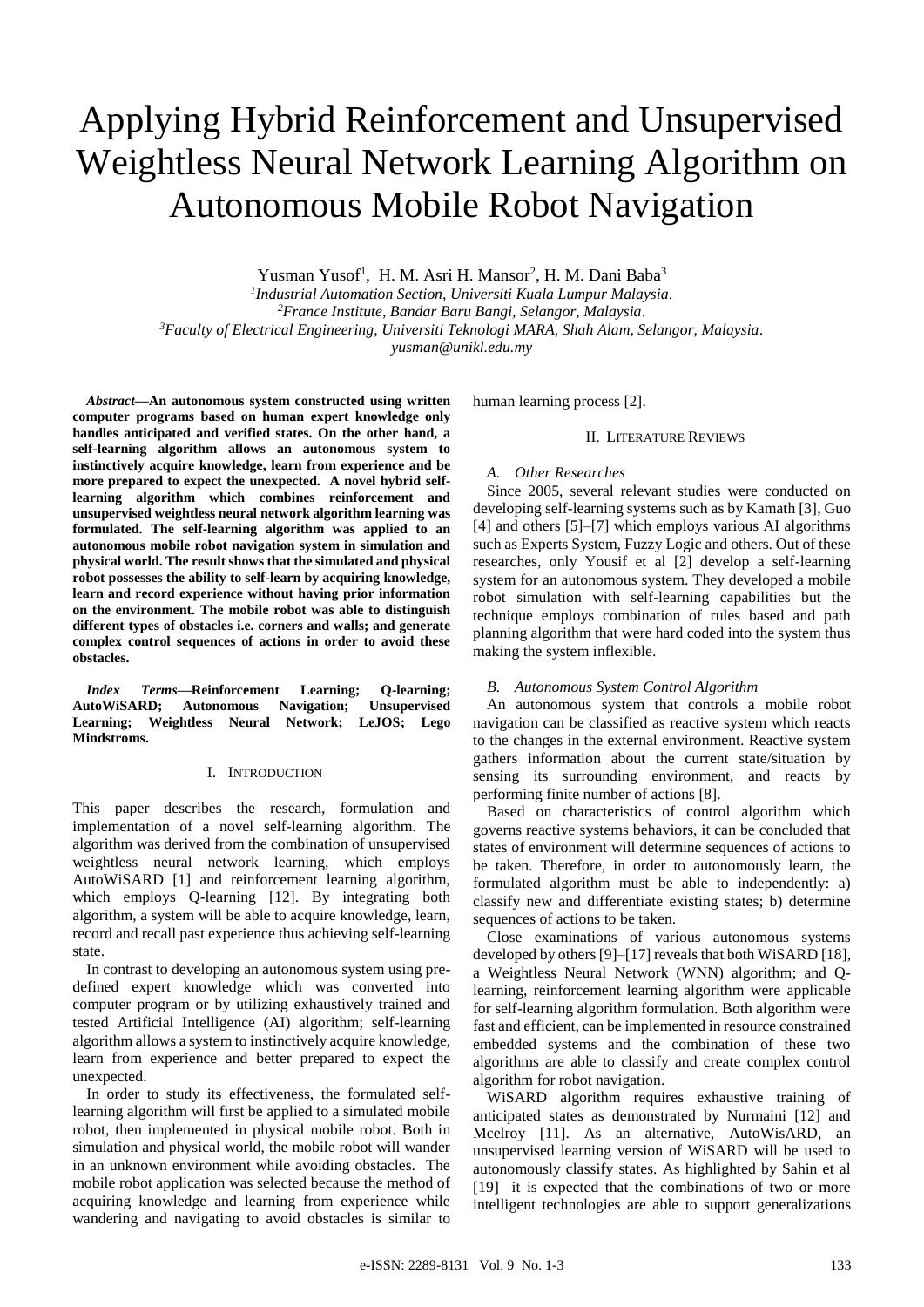and can handle incomplete cases.

III.SELF-LEARNING ALGORITHM

## *A. Q-learning Algorithm*

Figure 1 summarizes the Q-learning learning loop when implemented in a system, whereby:

i.  $Q(s, a)$  – component of Q table;

- ii. *s* current state;
- iii. *s'* next state;
- iv. *a* current action;
- v.  $a'$  next action:
- vi.  $r$  reward:
- vii.  $\alpha$  learning rate;

viii. and *γ* – discount factor.

```
Initialize Q(s,a) arbitrarily
Repeat (for each episode):
  Initialize s
   Repeat (for each step of episode):
      Choose a from s using policy derived from Q (e.g. ε-
      greedy)
      Take action a, observer r, s'
      Q(s,a) \leftarrow Q(s,a) + \alpha[r + \gamma max_a Q(s',a') - Q(s,a)]s  s'
  Until s is terminal
```
Figure 1: Q-learning algorithm [15]

As time progresses, *Q(s, a)* values stored in Q table shown in Figure 2 will be updated. Correct action taken by the system will be rewarded or otherwise it will be penalized.



Figure 2: Q-learning's state action table

The progressively updated stored *Q(s, a)* values located in the table will provide information about the action to be taken in what state in the future. For a system which utilizes Qlearning algorithm, prior to the system development, knowledge expert will provide information about states, s and actions, *a*.

Shown in Figure 3, in contrast to the self-learning algorithm, the information about the state, *s* will be generated automatically by AutoWiSARD as learned information when the system autonomously classifies the environment.

#### *B. AutoWisard (Unsupervised WiSARD) Algorithm*

As stated earlier, the newly formulated self-learning algorithm was derived from the combinations of Q-learning and AutoWiSARD. AutoWiSARD is an unsupervised learning version of WiSARD algorithm. Previous research performed by others had successfully demonstrated that WiSARD, can positively classifies the states or different types of obstacles or environments when applied in reactive system such as mobile robot applications [9], [12] but

requires comprehensive training and retraining of anticipated situations or states.

The presumptions that AutoWiSARD can successfully be used to automatically classify states without supervision was based on:

- i. AutoWiSARD is an extended version of WiSARD algorithm, therefore it retains similar traits and capabilities as WiSARD and with the improvements of unsupervised learning;
- ii. AutoWiSARD was successful in classifying optical recognition of handwritten digits [1];

Figure 4 illustrates the WiSARD WNN structure. In summary, WiSARD inputs will be mapped as 1 or 0 value onto row by column table which represents a pattern. This pattern will then be converted into RAM type discriminator during training. The input will be compared with every RAM discriminators and their *R* value will be calculated during recognition process. The input will belong to a particular class represented by the RAM discriminator if it has the highest *R* value.







Figure 4: WiSARD WNN structure [10]

By manipulating the outcome *R*, the supervised learning version of WiSARD can be transformed into unsupervised learning AutoWiSARD as demonstrated by Wickert [1]. The automated classifier was realized when the *R* value was be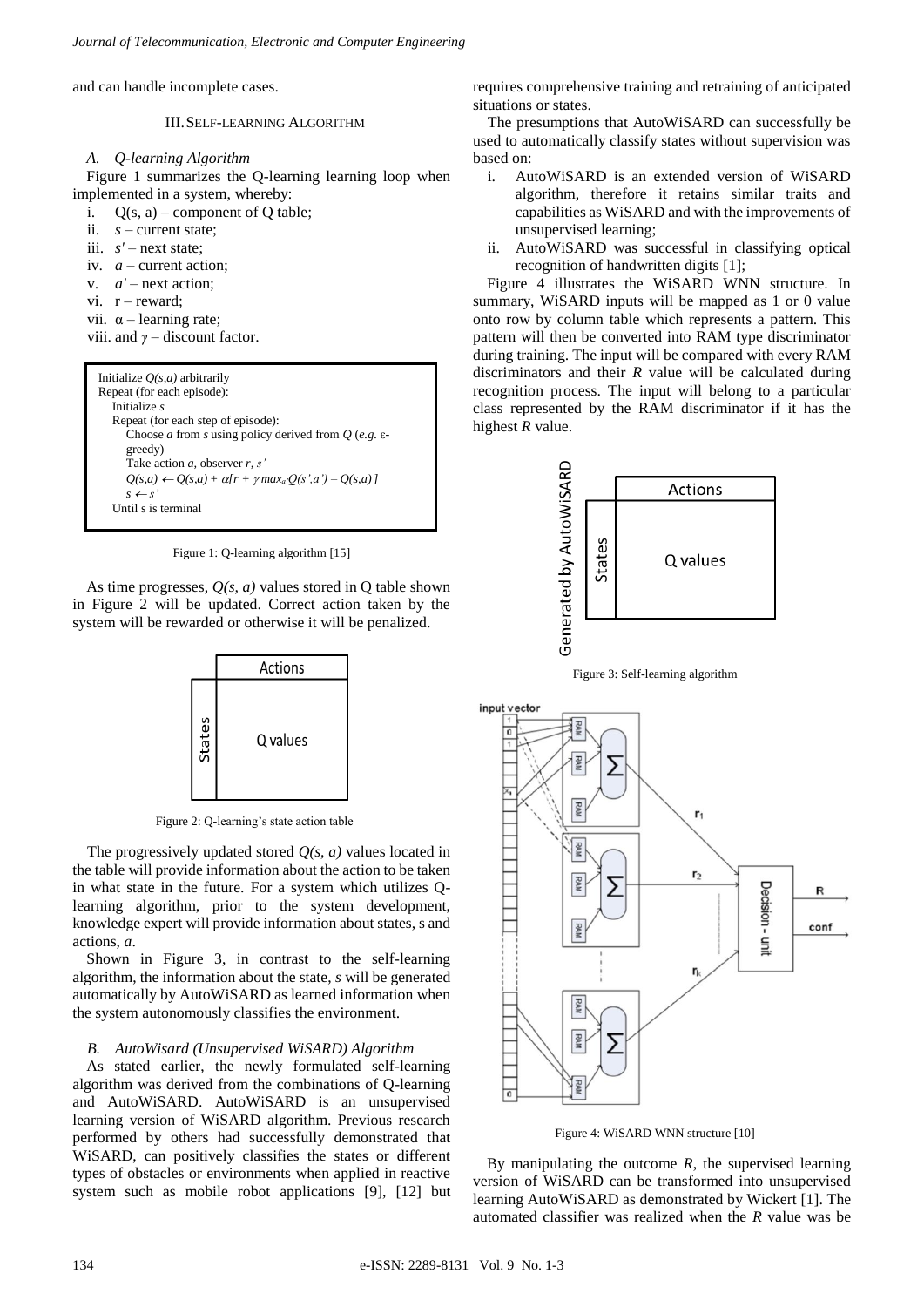mapped to a learning window shown in Figure 5 and then applied with the learning policy shown in Figure 6.



Figure 5: AutoWiSARD *R* learning window [1]

| $\triangle$ 0 < = r_best < = w_min: creates a new class;  |
|-----------------------------------------------------------|
| $\Box$ w min < r best < w max: creates or trains a class; |
| $\Delta w$ max $\leq r$ best: do nothing                  |

#### Figure 6: AutoWiSARD learning policy [1]

# *C. Self-learning Algorithm Formulation*

The formulated hybrid self-learning algorithm which derived from the combination of AutoWiSARD and Q-Learning does not require prior knowledge. During implementation, the algorithm will gradually differentiate the states and eventually learn to react. Both algorithm were chosen due to the speed, size and efficiency which is suitable when implemented in resource constrained embedded system. Figure 7 describes the self-learning algorithm loop.

- *System: Read the sensors.*
- *AutoWiSARD: Classifies and determines in what state the robot is.*
- *Q-learning: Select the action according to the state and values of the corresponding action.*
- *Q-Learning: execute the selected action.*
- *System: Read the sensors*
- *Q-Learning: Computes the reward, calculates and updates the state-action pair(s) Q values.*

Figure 7: Self-learning algorithm loop

## IV.MOBILE ROBOT SIMULATION

#### *A. Simulation Environment and Key Parameters*

The self-learning algorithm was simulated in an opensource Simple 2D Robot Simulator in Python+Pygame simulator developed by M. Agapie [20]. Figure 8 depicts the simulated mobile robot.

The mobile robot was equipped with thirteen sonar sensors that will provide information about the distance of an object. Data collected from the sensor will then be mapped onto a 6x5 array for AutoWiSARD input as shown in Table 1.

Referring to Table 1,  $S_x$  represents thirteen sensor inputs attached to the robot shown in Figure 8. The *t*, denotes distance threshold. When  $S_x \le t$ , then column value will be set to 1 or otherwise 0. Figure 9 shows two different pattern sensed by the robot while wandering in the simulation environment. From visual inspection it is clear that both

pattern can be classified into different classes because they look totally different.



Figure 8: Mobile robot with 13 sonar sensors

Table 1 Sensor pattern mapping rules represented by 6x5 array for AutoWiSARD input

| $S_5 \leq t$ | $S_0 > t$ | $Ss_6 \leq t$ | $S_7 \leq t$    | $S_{12} > t$ |
|--------------|-----------|---------------|-----------------|--------------|
| $S_4 \leq t$ | $S_I > t$ | $\theta$      | $S_8 \leq t$    | $S_{11} > t$ |
| $S_3 \leq t$ | $S_2 > t$ | $\theta$      | $S_9 \leq t$    | $S_{10} > t$ |
| $S_2 \leq t$ | $S_3 > t$ | $\theta$      | $S_{I0} \leq t$ | $S_9 > t$    |
| $S_I \leq t$ | $S_4 > t$ | 0             | $S_{II} \leq t$ | $S_8 > t$    |
| $S_0 \leq t$ | $S_5 > t$ | $S_6 > t$     | $S_{12} \leq t$ | $S_7 > t$    |



Figure 9: Sensor patterns

Throughout the simulation, the key parameters such as reward value and learning parameters values were set as according to Table 2 and Table 3 respectively.

Table 2 Q-learning reward function

| Actions                               | Reward |
|---------------------------------------|--------|
| Move forward and hit obstacle         | $-0.7$ |
| Move forward and did not hit obstacle |        |
| Spin in same direction                | $-0.1$ |
| Spin in opposite direction            | -03    |
|                                       |        |

Table 3 Q-learning parameters

| Parameters                                                   | Value |
|--------------------------------------------------------------|-------|
| $\alpha$ – learning rate                                     | 0.1   |
| $\gamma$ – discount factor                                   | 0.9   |
| $\epsilon$ -greedy exploration algorithm ( $\epsilon$ value) | 0.1   |

#### *B. Result and Discussion*

The robot was set to wander in two different simulation environment and results were recorded. Prior to this simulation, the robot did not have any information about the obstacles and methods to evade them. First, the robot was set to wander in the environment shown in Figure 10.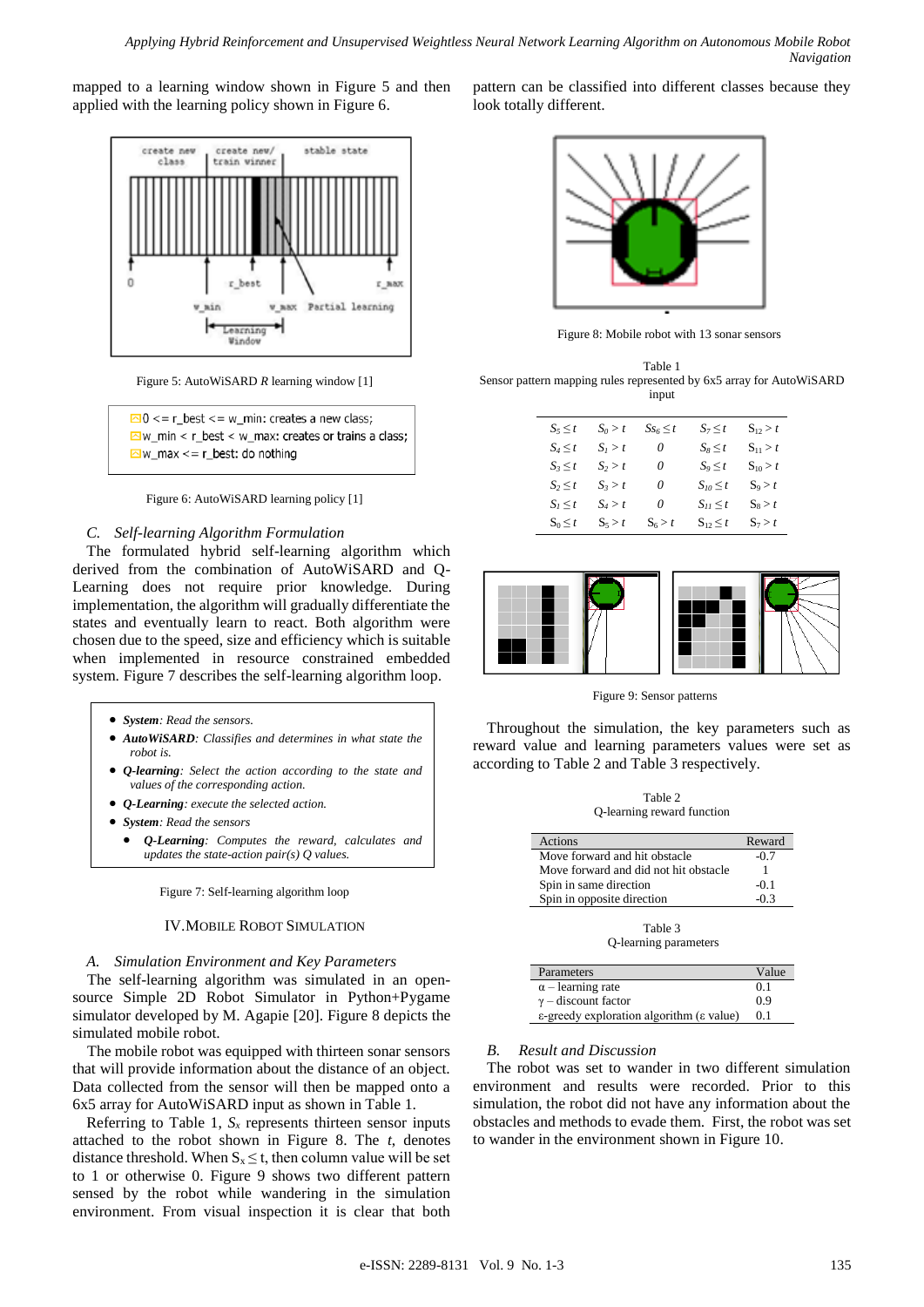

Figure 10: Traced path in environment 1

Shown in Figure 11, during the first 500 simulation cycles the robot discovers 17 different types of obstacles and tries to determine best sequences of action to evade them. The final path for the robot is shown in Figure 10.



Figure 11: Observed result for environment 1

The final path taken when introduced to the second environment is shown in Figure 12. In this environment, the robot found three new obstacles as shown in Figure 13.



Figure 12: Traced path in environment 2



Figure 13: Observed result for environment 2

## V. PHYSICAL IMPLEMENTATION

*A. Mobile Robot Configurations and Key Parameters* The robot shown in Figure 15 was constructed using Lego Mindstorms EV3 Kit and having the followings configurations:

- i. EV3 IntelliBrick, programmed using Java on LeJOS EV3 0.9.0-beta JVM platform;
- ii. Touch sensors on the input ports 1 and 2, 2 servos for the wheels on output ports A and D; and 1 ultrasonic sensor for avoiding obstacles/walls connected to input port 4.



Figure 14: Lego EV3 mobile robot

For AutoWiSARD inputs shown in Table 4: a) values *X* in columns will be set to 1 when the ultrasonic sensor sense an obstacles is less than 30 cm or; b) otherwise the values of *Y*  will be set to 1; c) when the front-left touch sensor touches any object the *L* values will be set to 1; d) when the frontright touch sensor touches any object the *R* values will be set to 1.

| Table 4                                     |  |  |
|---------------------------------------------|--|--|
| Sensor Mapping Pattern for AutoWiSARD Input |  |  |

| L | L | L        | 0 | 0 |
|---|---|----------|---|---|
| L | 0 | 0        | X | X |
| L | X | $\theta$ | X | R |
| X | X | 0        | 0 | R |
| 0 | Y | R        | R | R |
| Y | Y | Y        | Y | Y |

Table 5 and 6 shows the Q-learning parameters implemented in the mobile robot.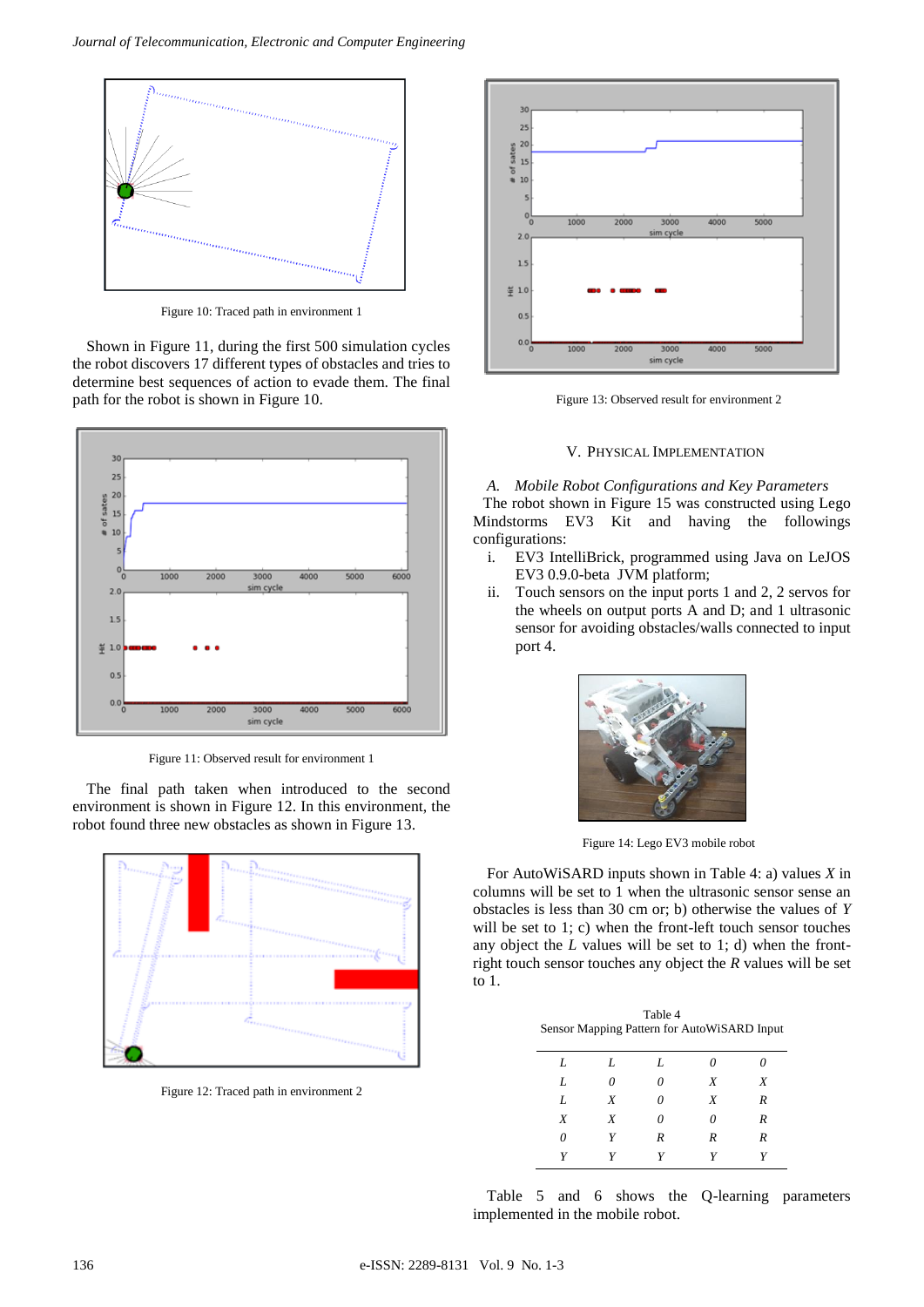#### *Applying Hybrid Reinforcement and Unsupervised Weightless Neural Network Learning Algorithm on Autonomous Mobile Robot Navigation*

Table 5 Q-learning reward function

| Reward |
|--------|
| $-3.0$ |
| 3.0    |
| 0.5    |
| 0.05   |
|        |

Table 6 Q-learning Parameters

| Parameters                                                   | Value |
|--------------------------------------------------------------|-------|
| $\alpha$ – learning rate                                     | 0.1   |
| $\gamma$ – discount factor                                   | 0.9   |
| $\epsilon$ -greedy exploration algorithm ( $\epsilon$ value) | 0.2   |

## VI.RESULT AND DISCUSSION

Figure 15 and 16 indicates that during the experiment the robot will start to classify the environment and spins few times at the start-up position then determine the best sequences of action in order to avoid both the static and randomly placed obstacles.



Figure 15: Start-up position



Figure 16: Random obstacles 1

Shown Figure 17, the physical robot classifies 6 different types of obstacles. Due to limited ultrasonic sensor usage compared to the simulated robot, the physical robot tries to find best possible way to avoid from hitting the obstacles. Result shown in Figure 18 indicates that the robot hits the obstacles 16 times during the 250 run cycles, which is 6.4% hit rate.

# VII. CONCLUSION AND FUTURE WORKS

In this paper we present a novel hybrid self-learning algorithm derived from AutoWiSARD and Q-learning algorithm implemented in an autonomous mobile robot navigation. Both the simulation and physical implementation result verifies that the algorithm enables the robot to selflearn without having prior knowledge of its environment by differentiating various types of obstacles, keeps learning and correcting itself to avoid them with more efficiency while wandering in dynamically changing environment.

In the future the self-learning algorithm will be implemented in other types of application in order to demonstrate its adaptability and capability of solving other problems. The currently formulated self-learning algorithm will be extended to include an autonomous discovery of reward thus making the more truly independent from human intervention. Other approach of formulating self-leaning algorithm will be investigated and implemented utilizing other combination of unsupervised and reinforcement learning algorithm; and implemented in other system which requires autonomous learning.



Figure 17: Number of states classified (States vs. Run cycles)



Figure 18: Robot hit walls (Hit vs Run cycles)

#### **REFERENCES**

- [1] Iuri Wickert and Felipe M. G. França. 2001. AUTOWISARD: Unsupervised Modes for the WISARD. 6th International Work-Conference on Artificial and Natural Neural Networks, IWANN 2001. Granada, Spain. 13-15 June 2001. 435-441.
- [2] R. W. Yousif and M.A.H., Mansor. 2009. Design and Simulation of a New Self-Learning Expert System for Mobile Robot. International Journal of Computer, Electrical, Automation, Control and Information Engineering. 3(2).
- [3] U., Kamath U. 2008. Self-learning expert systems using rule classifier in detection engines. International Conference on Artificial Intelligence and Pattern Recognition, AIPR 2008, Orlando, Florida, USA. 7-10 July 2008. 224–227.
- [4] Y., Liu, Wang and M. Guo. 2005. The research and application of the self-learning expert system based on BP network. Fourth International Conference on Machine Learning and Cybernetics. 2005. China. 18-21 August 2005. 18–21.
- [5] C., Kirby, A., Sadlier, C.,Wood and M.,Vinther. 2013. Filling the Experience gap in the Drilling Optimization Continuous Improvement Cycle Through a Self-Learning Expert System. SPE Middle East Oil